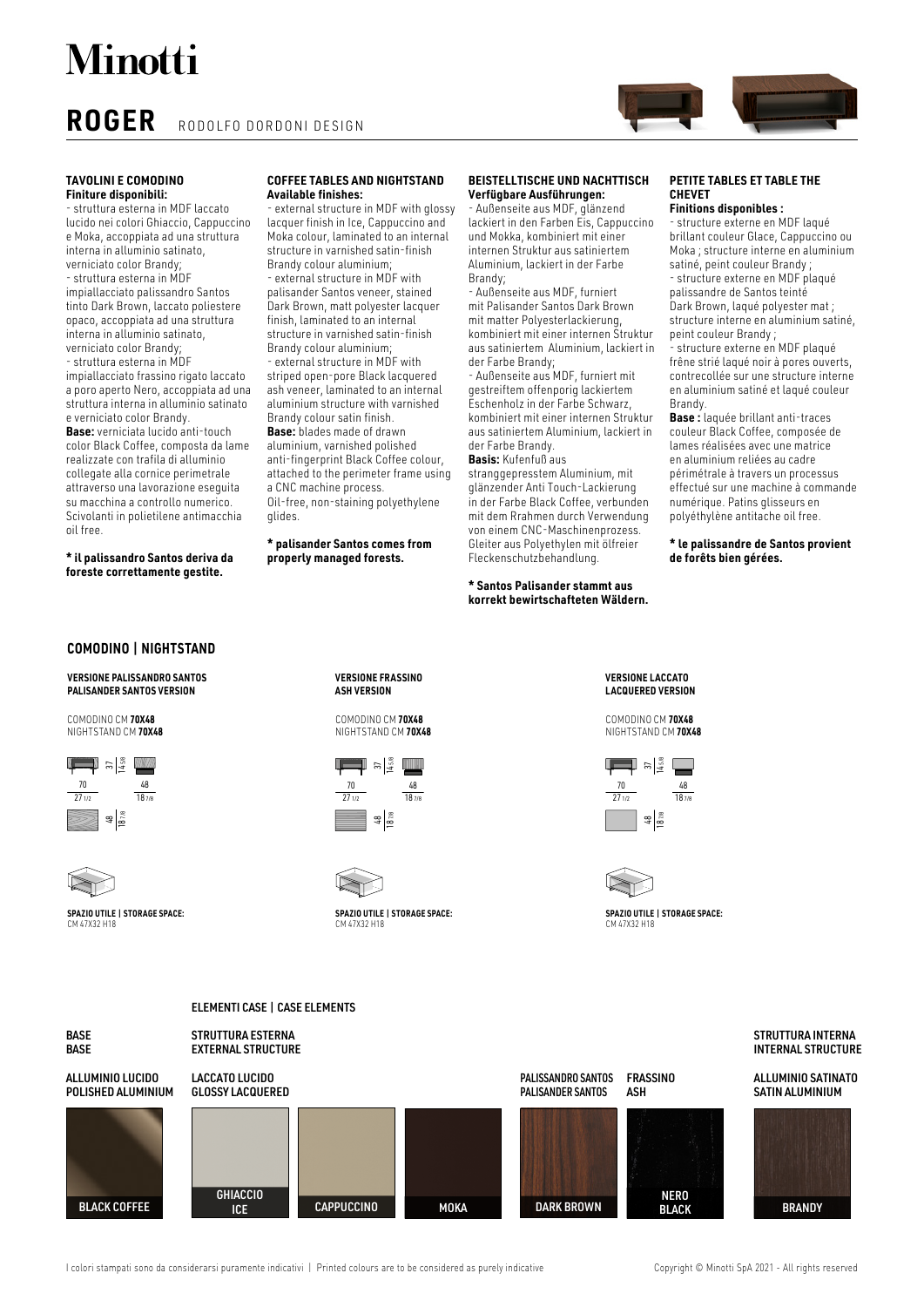# Minotti

## **TAVOLINI | COFFEE TABLES**

## **VERSIONE PALISSANDRO SANTOS | PALISANDER SANTOS VERSION**

TAVOLINO CM **99X99** - CON **1 VANO INTERNO** COFFEE TABLE CM **99X99** - WITH **1 INNER COMPARTMENT**

#### **TANANTIN** M  $\frac{37}{14.58}$ 99

39





**SPAZIO UTILE | STORAGE SPACE:** CM 75X32 H18

## TAVOLINO CM **107X107** - CON **1 VANO INTERNO** COFFEE TABLE CM **107X107** - WITH **1 INNER COMPARTMENT**



**SPAZIO UTILE | STORAGE SPACE:** CM 83X32 H18

## **VERSIONE FRASSINO | ASH VERSION**

## TAVOLINO CM **99X99** - CON **1 VANO INTERNO** COFFEE TABLE CM **99X99** - WITH **1 INNER COMPARTMENT**





**SPAZIO UTILE | STORAGE SPACE:** CM 75X32 H18

## TAVOLINO CM **107X107** - CON **1 VANO INTERNO** COFFEE TABLE CM **107X107** - WITH **1 INNER COMPARTMENT**



**SPAZIO UTILE | STORAGE SPACE:** CM 83X32 H18

TAVOLINO CM **99X99** - CON **2 VANI INTERNI** COFFEE TABLE CM **99X99** - WITH **2 INNER COMPARTMENTS**





**SPAZIO UTILE | STORAGE SPACE:** CM 33,5X48 H18 (X2)

## TAVOLINO CM **107X107** - CON **2 VANI INTERNI** COFFEE TABLE CM **107X107** - WITH **2 INNER COMPARTMENTS**





## **SPAZIO UTILE | STORAGE SPACE:**

## TAVOLINO CM **99X99** - CON **2 VANI INTERNI** COFFEE TABLE CM **99X99** - WITH **2 INNER COMPARTMENTS**





**SPAZIO UTILE | STORAGE SPACE:** CM 33,5X48 H18 (X2)

## TAVOLINO CM **107X107** - CON **2 VANI INTERNI** COFFEE TABLE CM **107X107** - WITH **2 INNER COMPARTMENTS**



**SPAZIO UTILE | STORAGE SPACE:** CM 33,5X52 H18 (X2)

TAVOLINO CM **145X99** COFFEE TABLE CM **145X99**





 $rac{37}{1458}$ COFFEE TABLE CM **145X99**

TAVOLINO CM **145X99**



9





**SPAZIO UTILE | STORAGE SPACE:** CM 75X32 H18 CM 33,5X48 H18 (X2)